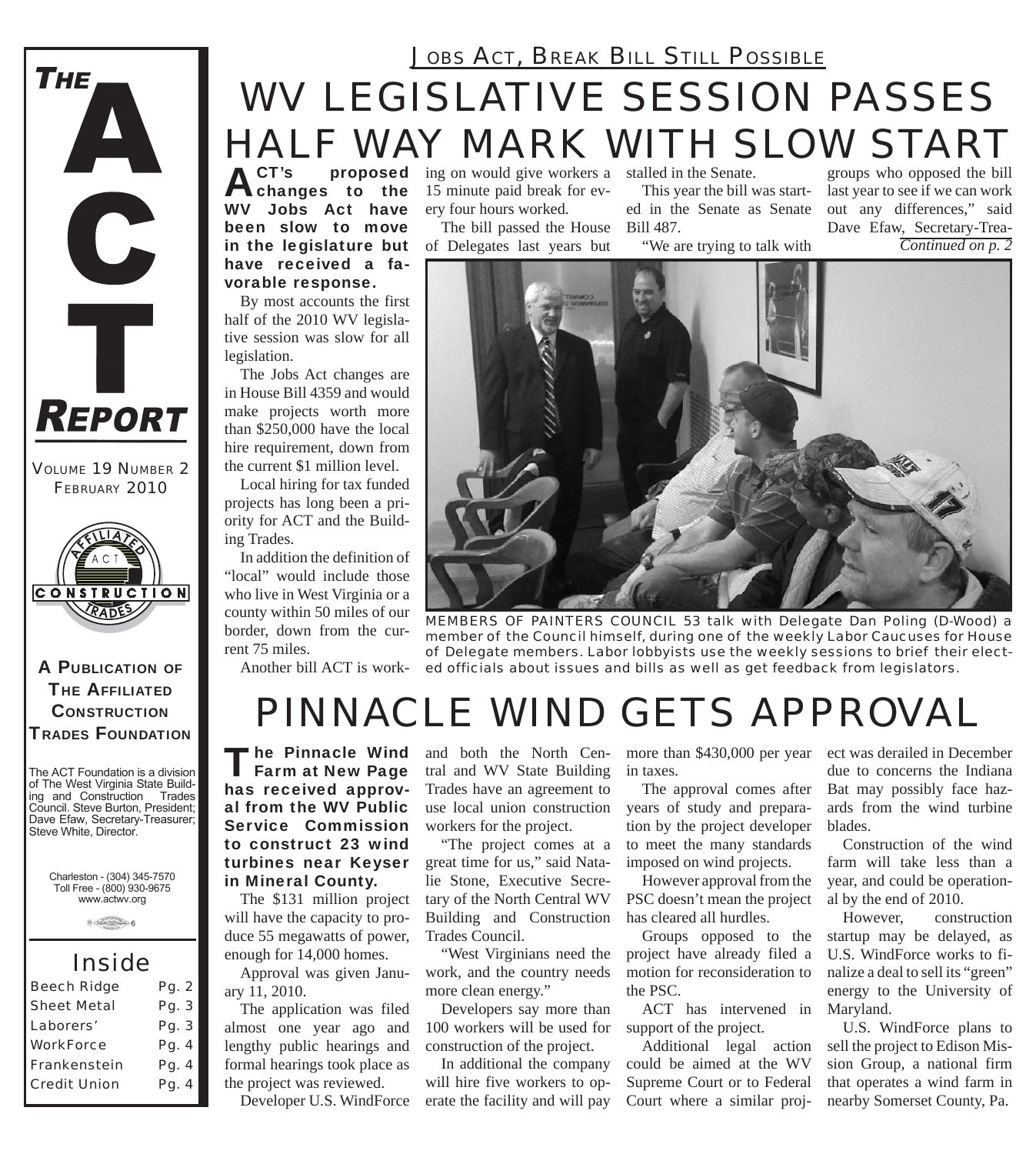#### PAGE 2 **FIRM ACT REPORT EXAMPLE 2010**

# *BEECH RIDGE DEAL MEANS GREENBRIER PROJECT RE-STARTS AFTER INJUNCTION*

**A** deal between the<br>developers of the Beech Ridge Energy wind project and opponents will allow part of the project to continue.

The compromise came after U.S. District Judge Roger Titus ruled on December 8, 2009 that the project could possibly harm an endangered species - the Indiana Bat.

Judge Titus, based in Maryland, issued an injunction which forced the company to stop construction at 27 tower sites and put restrictions on the times the remaining 40 wind towers could operate.

At the time developers Invenergy were nearing the end of their first phase constructing 67 turbines of the 131 permitted in Greenbrier County by the West Virginia Public Service Commission.

With 27 expensive wind turbines and towers laying on the ground indefinitely the decision was a costly one for the company.

### *LEGISLATURE*

#### *CONTINUED FROM P. 1*

surer of the WV State Building Trades.

Those groups include the WV Chamber of Commerce and the Hospital Association.

A number of bills aimed at stretching construction dollars for highway projects are being followed.

The biggest impact would be legislation allowing tollroad and private financing for highway projects.

A change to the WV Public-Private Transportation Act

And to make matters worse the company had a contract to deliver clean energy from 67 turbines but only had 40.

The settlement will allow the remaining 27 turbines to be erected, but at least ten will be at new locations.

In addition Beech Ridge agreed to abandon 31 locations and restrict the times when the turbines operate.

The turbine can only operate during the Indiana bat hibernation period (from November 16 to March 31 of each year), and during daylight hours at other times of the year.

Local workers are glad to return to the job but the experience has left many bitter.

"Try to get an injunction for unsafe working conditions, or illegal workers, or to stop illegal drugs at the workplace - it can't be done," said Ronnie Burdette, Business Manager for Operating Engineers Local 132.

Seventeen of the 27 towers can go up as soon as crews

which allows such projects is in the works.

If passed the bill, H.B. 4441, would streamline the government approval process for projects.

Efaw also points to numerous bills attacking construction workers wages and the prevailing wage laws.

"For the most part these bills are not moving because our friends in the legislature understand attacking working families is not a path to prosperity," said Efaw.

One controversial proposal came from Governor Mancan get re-started.

The remaining 10 wind turbines must wait till new bases can be installed.

Beech Ridge must go to the U.S. Fish and Wildlife Service for additional per-

mits if they want the turbines to operate all the time. These "Incidental Taking Permits" may be granted, but there is no guarantee and the process could take years and cost hundreds of thousands of dol-

Phase two of the project, if it is ever built, will be about half of what originally planned with only 33 turbines left after the other locations were abandoned.

lars.



*MEMBERS OF THE Trades and General Contractor White Construction pose for a picture after completing the 67 base installations for wind turbines at the Beech Ridge project in Greenbrier County. A Judges ruling forced developers to abandon ten of the sites already completed meaning the crew may get to build ten more, but will cut 31 other sites from the second phase of the project - if there is a second phase.*

chin and would change the way business personal property taxes were collected and potentially eliminate them all together.

ACT's Steve White testified at a public hearing and asked where the funds would come from to make up the difference?

However once the price tag was figured to go higher than \$200 million per year in lost business tax revenues the proposal was quickly modified.

A version passed out of the House Constitutional Amendment Committee limited the tax break only to property put on the tax rolls after the measure would be approved by voters and County Commissioners.

The idea is new investment will be rewarded and help the economy.

According to White a question still remains about how the word 'new' is defined.

If 'new' means anything that has been placed on future County Tax roles then even old equipment that is moved from County to County could qualify.

This appears to be a big loop-hole in the proposal.

White also questioned what effect the change would have on the new Marcellus Shale drilling.

Would all the rigs and associated equipment be exempt from property taxes?

The huge Marcellus Shale natural gas find is certainly making money for some, but local workers have yet to see the benefits.

Instead out-of-state companies and workers are taking the jobs and the tax benefits are hard to find.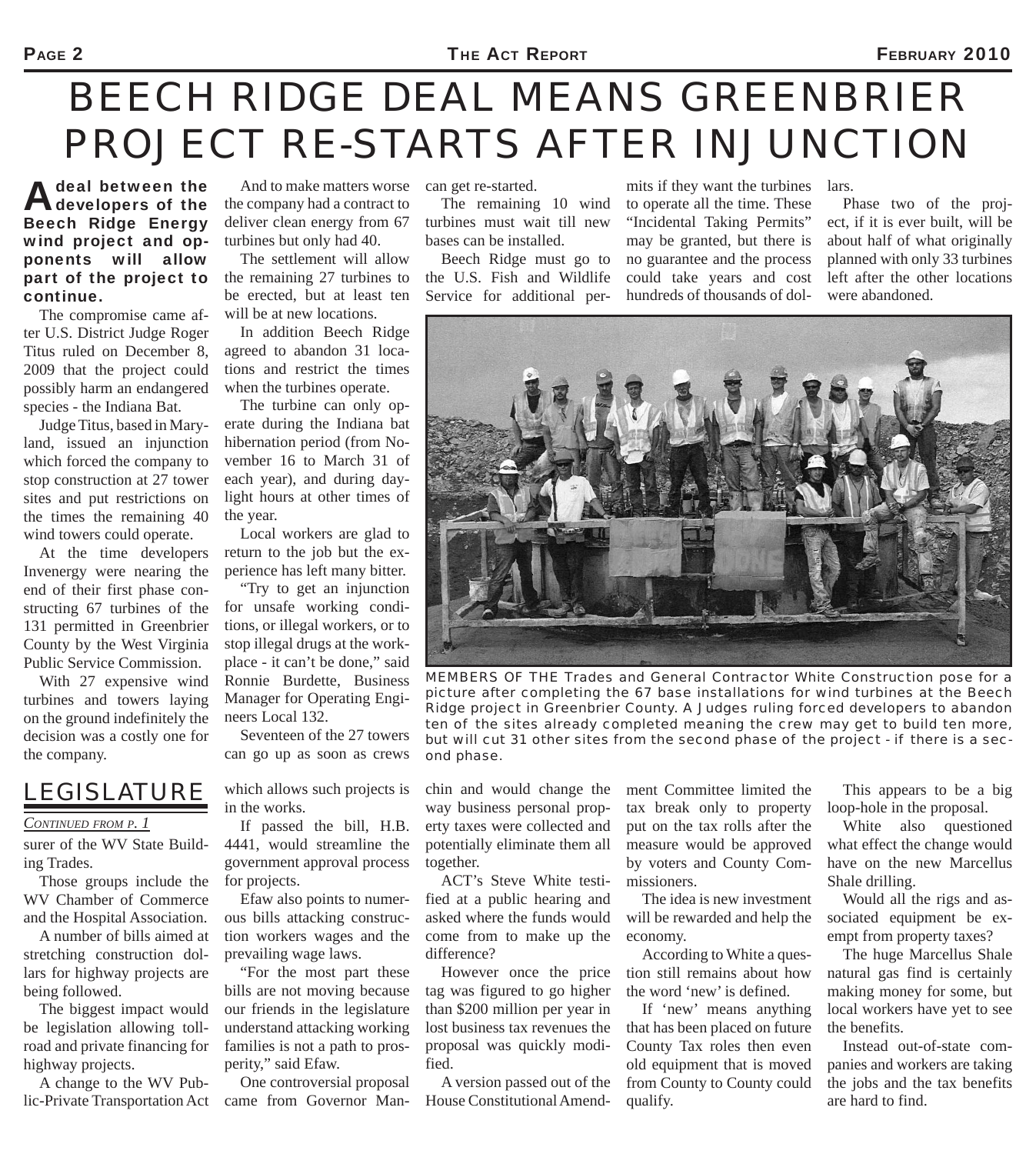## *SHEET METAL WORKERS LOCAL 100 JOINS CUMBERLAND AREA COVERS SEVEN WV COUNTIES, THREE IN MD*

#### Sheet Metal Work-<br>Sers Local 100, Cumberland MD area, has joined the WV State Building Trades and ACT.

Local 100 is based in Suitland, Maryland and covers Washington, D.C., the entire States of Maryland and Virginia, and seven counties of West Virginia.

John R. Shields, Jr., is

Local which has more than 3,300 members including around 300 apprentices in their four year program.

The Cumberland area district covers seven West Virginia Counties including Berkeley, Grant, Hampshire, Hardy, Jefferson, Mineral, and Morgan; as well as Allegany, Garrett and Washington Counties in Maryland.

Business Manager of the Baltimore, MD; Norfolk, Other area offices are in

Richmond and Roanoke, VA.

In charge of the Cumberland area office is Business Representative Mike Adams who has held the position for 16 years.

Brian Diehl is the organizer for the area.

According to Adams the Local joined the State Building Trades and ACT because he saw the good work being done by ACT Representative Larry Young.

members wanted to join because we see the benefits of ACT and we want to pay our way," said Adams.

"ACT Representative Larry Young stays on top of project information, that helps us get on jobs.

"If a job does go nonunion he can help us monitor it to make sure we get fair competition."

"I wanted to join and my 150 members in the jurisdiction of the Cumberland area office.

> The range of work opportunities for members include heating, ventilating, air conditioning (HVAC), air and water balancing, sheet metal roofing, architectural sheet metal, specialty sheet metal fabrication, industrial, service work, welding, and indoor air quality and energy management.

There are approximately

# *WV LABORERS' TRAINING PROGRAM SEEKS NEW CONSTRUCTION CRAFT APPRENTICES*

The West Virginia<br>Laborers' Train-Laborers' ing Trust is accepting applications for their Construction Craft Laborers' program.

Applicants can go to any WorkForce West Virginia Employment Service Office to apply.

Applications are accepted on the third Friday of each month.

Apprentices will get at least 408 hours of classroom and hands-on training each year at the Laborers' Training Center in Mineral Wells (Parkersburg), WV.

Apprentices will be required to attend two 160 hour training sessions at the Center. Both sessions consist of four consecutive five-day weeks, Monday through Friday, eight hours per day. The first session is normally held in the spring and the second session is normally held the following winter.

Instruction, meals and lodging are provided free of charge.

program apprentices will earn an appropriate wage while receiving and additional 4000 hours of on-the-job training on construction projects in their home areas.

Areas of training include safety, mason tending, concrete placement, traffic control, hazardous material abatement, pipelaying, scaffold building and a variety of skills to provide a lifelong career.

Applicants must be 18 years of age, possess a high school diploma or GED, hold a valid drivers license and must be physically able to perform the work of the trade.

In addition applicants will be given a test administered by the WV Jobs Service and must pass a drug test.

The recruitment, selection, employment and training of apprentices shall be without discrimination because of race, color, religion, national origin or sex.

The sponsor will take affirmative action to provide prenticeship.

In order to complete the equal opportunities in ap- their web site www.wvlabor- WV Laborers' Training Cen-For more information visit dressed stamped envelope to WV 26150. ers.com or send a self-ad-

ter, PO Box 6, Mineral Wells,

### *STATE BUILDING TRADES HOLD LEGISLATIVE CONFERENCE*



*SENATOR JEFF KESSLER (D-Marshall) speaks to members of the WV State Building Trades during their annual legislative conference held in Charleston on January 26. Kessler is Chair of the Senate Judiciary Committee and has helped the Trades pass legislation such as the WV Jobs Act and the Alcohol and Drug Free Act. Also speaking at the conference was Supreme Court Justice Tom McHugh and State Treasurer John Perdue.*